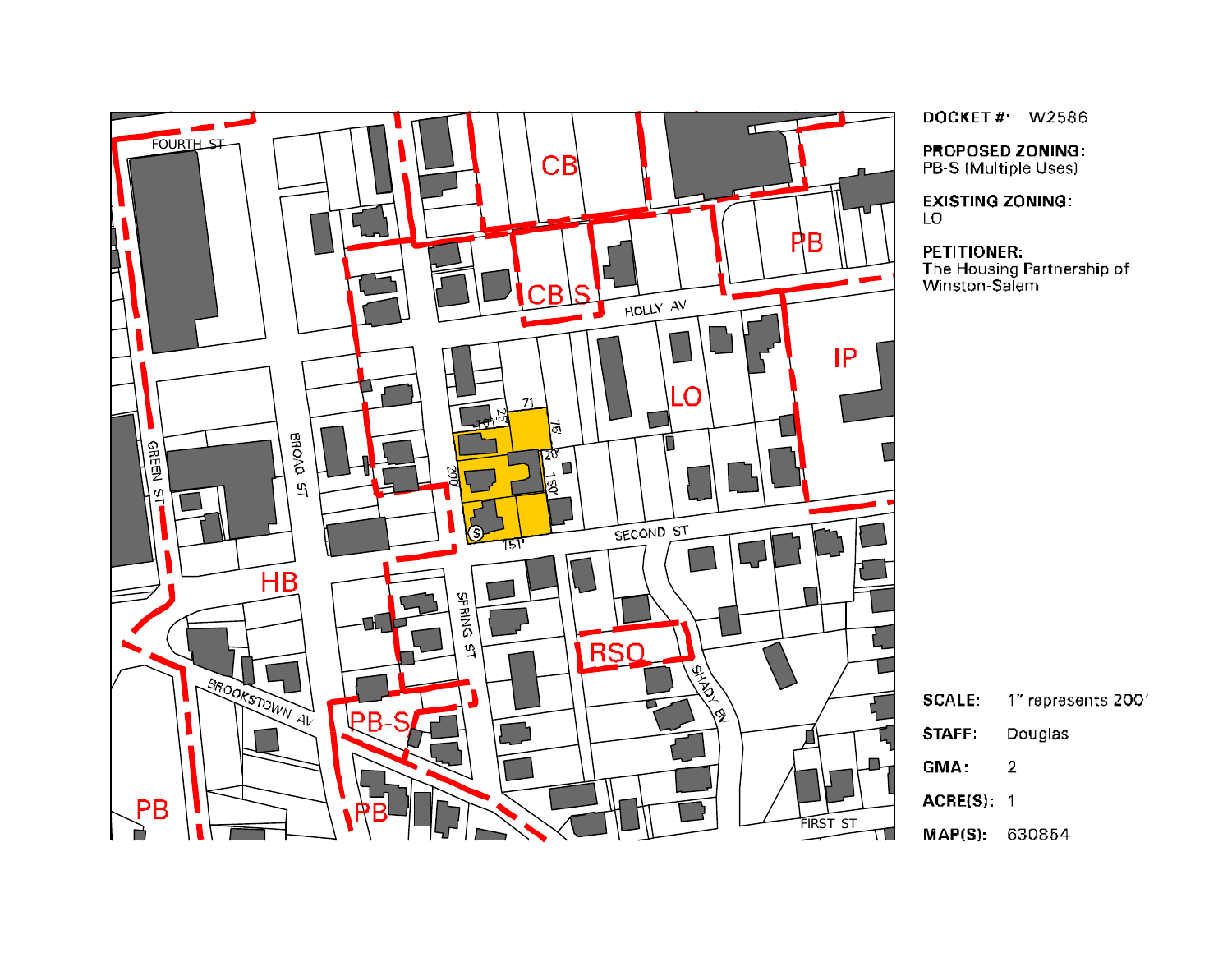October 23, 2002

The Housing Partnership of WS/FC, Inc. 1010 S. Poplar Street Winston-Salem, NC 27101

RE: ZONING MAP AMENDMENT W-2586

Dear Ma'am:

The attached report of the Planning Board to the Board of Aldermen is sent to you at the request of the Aldermen. You will be notified by the City Secretary's Office of the date on which the Aldermen will hear this petition.

Sincerely,

A. Paul Norby, AICP Director of Planning

pc: City Secretary's Office, P.O. Box 2511, Winston-Salem, NC 27102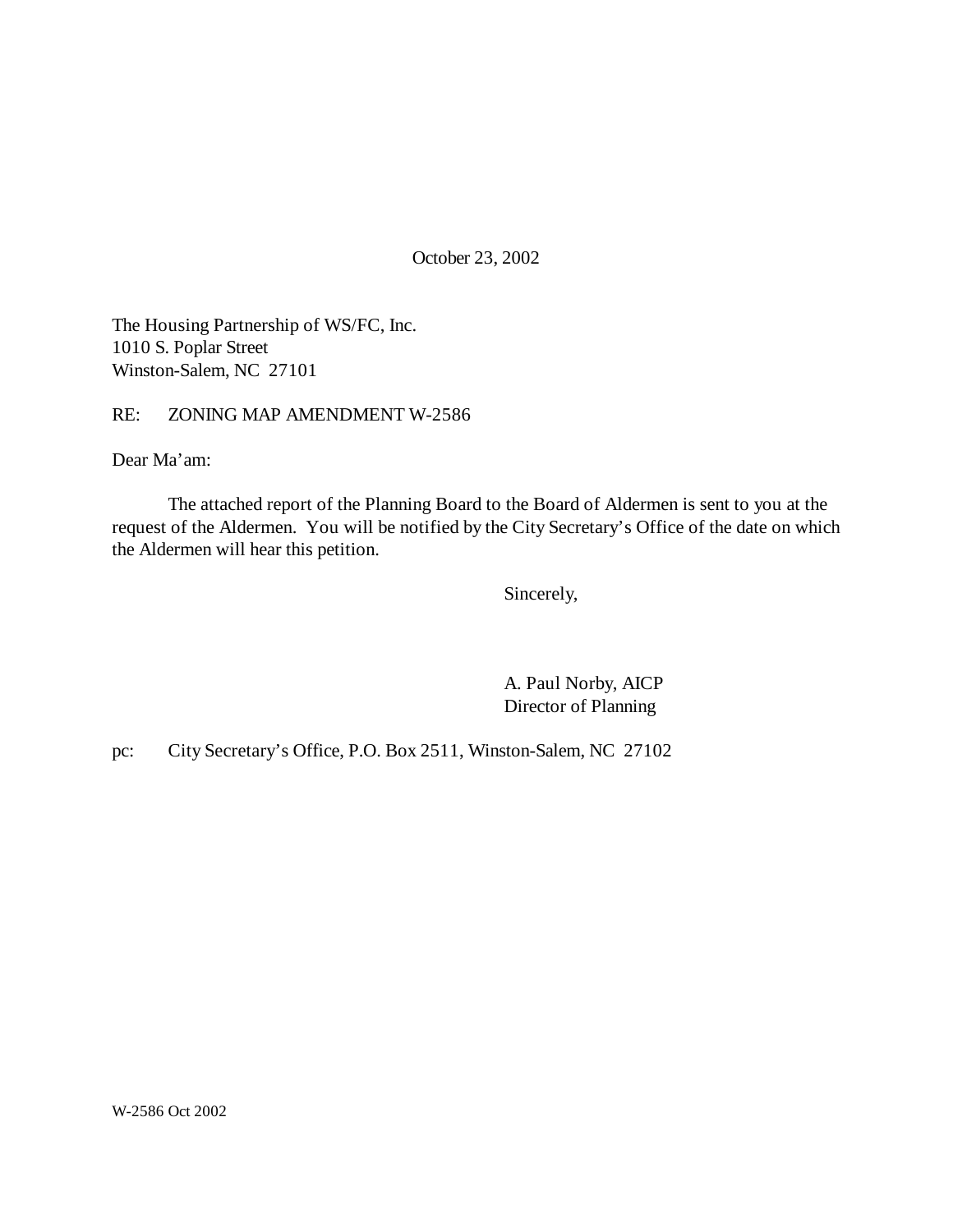### **ACTION REQUEST FORM**

**DATE**: October 23, 2002 **TO**: The Honorable Mayor and Board of Aldermen **FROM**: A. Paul Norby, AICP, Director of Planning

### **BOARD ACTION REQUEST**:

Request for Public Hearing on zoning petition of The Housing Partnership of Winston-Salem/Forsyth County, Inc.

**SUMMARY OF INFORMATION**:

Zoning map amendment of The Housing Partnership of Winston-Salem/Forsyth County, Inc. from LO to PB-S (Residential Building, Single Family; Residential Building, Multifamily; Offices, Miscellaneous; and Professional Office): property is located on the northeast corner of Spring Street and Second Street. (Zoning Docket W-2586).

### **PLANNING BOARD ACTION**:

| <b>MOTION ON PETITION: APPROVAL</b> |                  |
|-------------------------------------|------------------|
| FOR:                                | <b>UNANIMOUS</b> |
| <b>AGAINST:</b>                     | <b>NONE</b>      |
| <b>SITE PLAN ACTION:</b>            | <b>CONFORMS</b>  |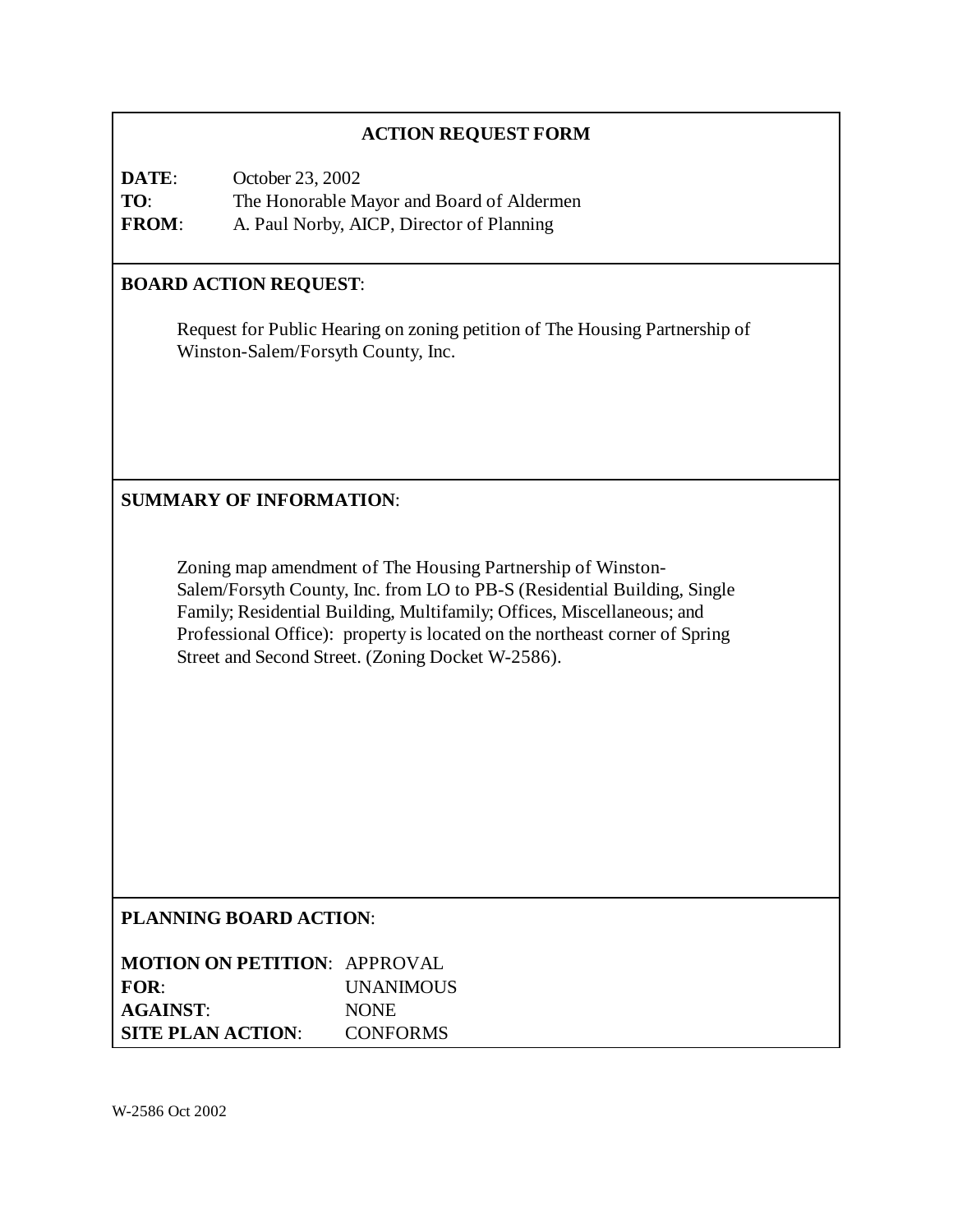#### CITY ORDINANCE - SPECIAL USE

Zoning Petition of The Housing Partnership of Winston-Salem/Forsyth County, Inc., Docket W-2586

AN ORDINANCE AMENDING THE WINSTON-SALEM CITY ZONING ORDINANCE AND THE OFFICIAL ZONING MAP OF THE CITY OF WINSTON-SALEM, N.C.

\_\_\_\_\_\_\_\_\_\_\_\_\_\_\_\_\_\_\_\_\_\_\_\_\_\_\_\_\_\_\_\_\_

BE IT ORDAINED by the Board of Aldermen of the City of Winston-Salem as follows:

Section 1. The Winston-Salem City Zoning Ordinance and the Official Zoning Map of the

City of Winston-Salem, N.C. are hereby amended by changing from LO to PB-S (Residential

Building, Single Family; Residential Building, Multifamily; Offices, Miscellaneous; and

Professional Office) the zoning classification of the following described property:

Tax Block 95, Tax Lot 3, 29, 30A, 30B, and 102

Section 2. This Ordinance is adopted after approval of the site plan entitled The Housing

Partnership of Winston-Salem/Forsyth County, Inc. and identified as Attachment "A" of the

Special Use District Permit issued by the Board of Aldermen the \_\_\_\_\_\_\_ day of

<u>\_\_\_\_\_\_</u>, to The Housing Partnership of Winston-Salem/Forsyth County, Inc.

Section 3. The Board of Aldermen hereby directs the issuance of a Special Use District Permit pursuant to the Zoning Ordinance of the *Unified Development Ordinances* for a development to be known as The Housing Partnership of Winston-Salem/Forsyth County, Inc. Said Special Use District Permit and site plan with associated documents are attached hereto and incorporated herein.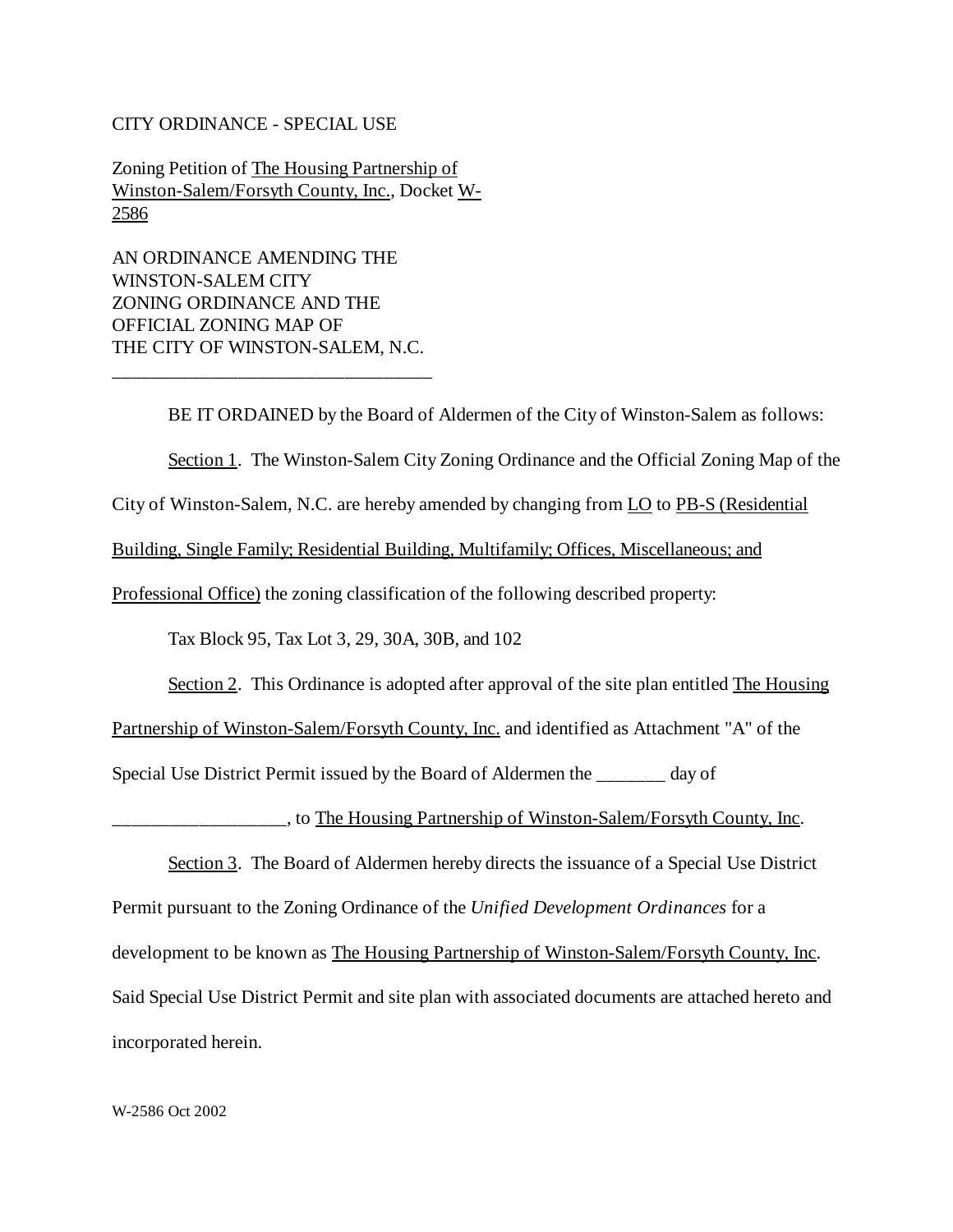Section 4. This Ordinance shall be effective from and after its adoption.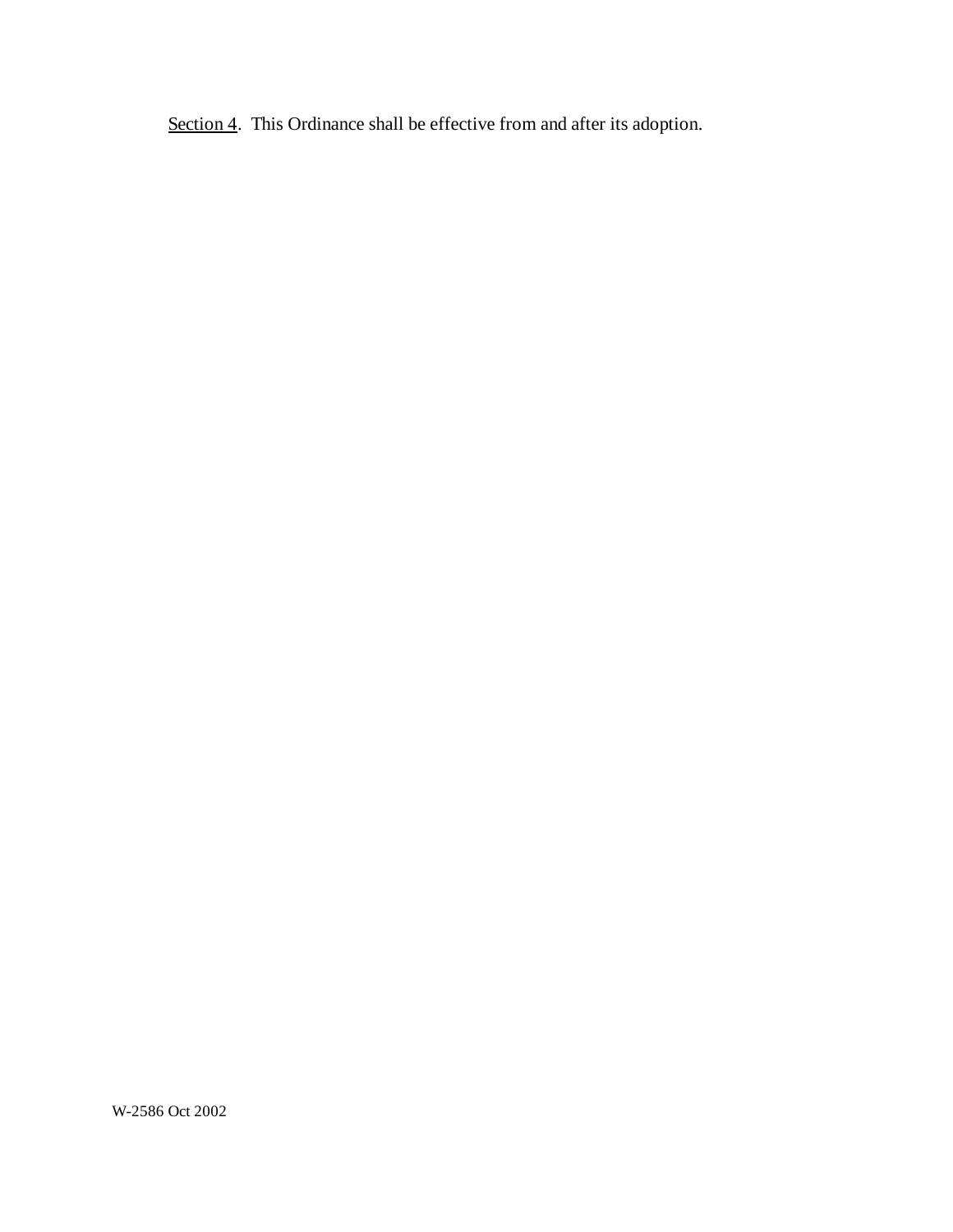#### CITY - SPECIAL USE DISTRICT PERMIT

#### SPECIAL USE DISTRICT PERMIT

Issued by the Board of Aldermen

of the City of Winston-Salem

The Board of Aldermen of the City of Winston-Salem issues a Special Use District Permit

for the site shown on the site plan map included in this zoning petition of The Housing

Partnership of Winston-Salem/Forsyth County, Inc., (Zoning Docket W-2586). The site shall be

developed in accordance with the plan approved by the Board and bearing the inscription:

"Attachment A, Special Use District Permit for PB-S (Residential Building, Single Family;

Residential Building, Multifamily; Offices, Miscellaneous; and Professional Office), approved by

the Winston-Salem Board of Aldermen the day of  $\qquad \qquad$ , 20

and signed, provided the property is developed in accordance with requirements of the PB-S

zoning district of the Zoning Ordinance of the *Unified Development Ordinances*, the Erosion

Control Ordinance, and other applicable laws, and the following additional conditions be met:

#### **C PRIOR TO ANY PERMITS**

- a. Provide evidence of legal access easement to Spring Street on north side of property to the Inspections Division.
- b. Cross access and parking agreement shall be provided to the Inspections Division.

### **C PRIOR TO THE ISSUANCE OF GRADING PERMITS**

a. On site fire hydrants will be required in locations approved by the Winston-Salem Fire Department.

#### **C PRIOR TO THE ISSUANCE OF OCCUPANCY PERMITS**

a. Fire hydrants shall be installed in accordance with the Winston-Salem Fire Department.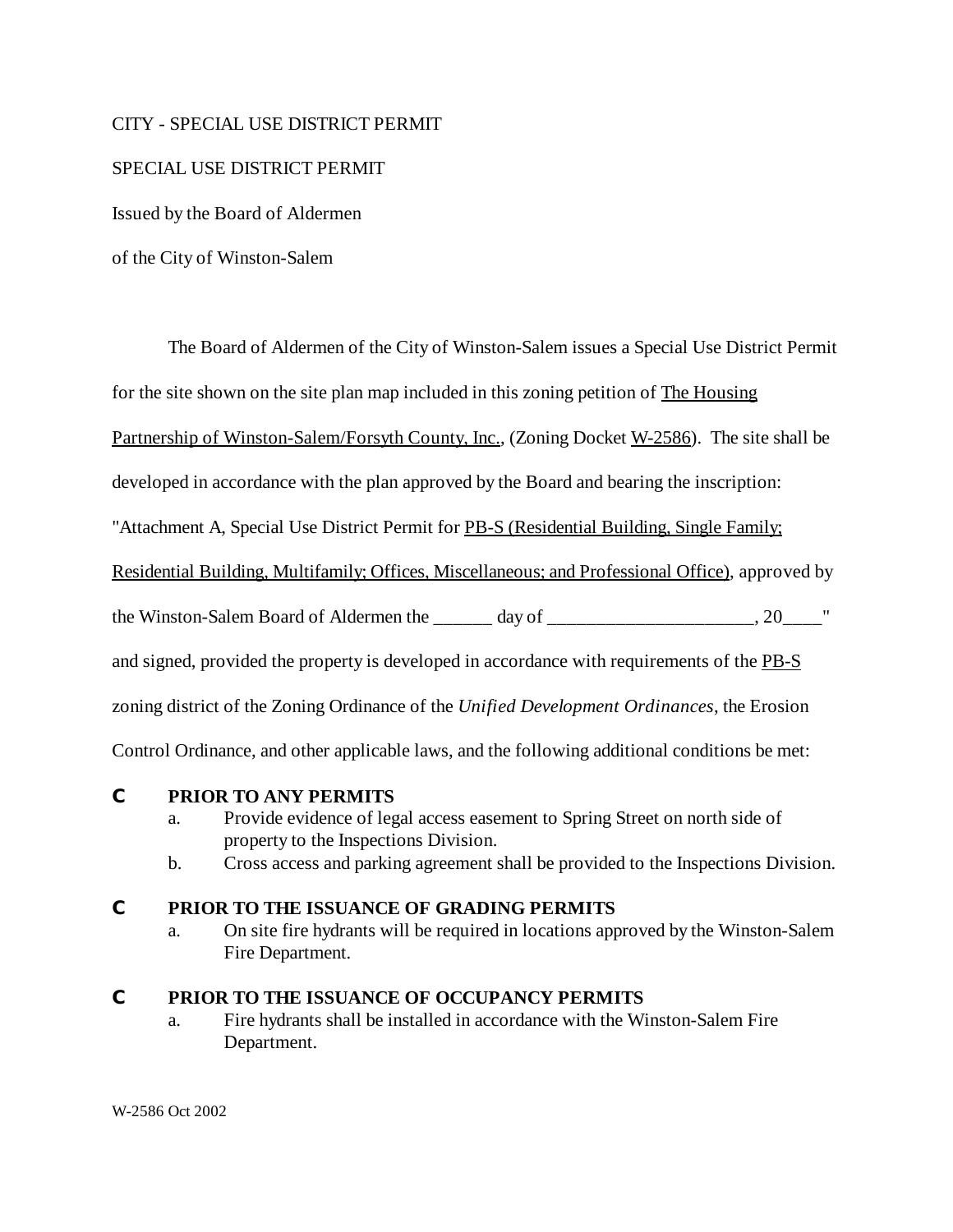# **C OTHER REQUIREMENTS**

- a. Any freestanding signage shall be limited to a monument type with a maximum height of five (5) feet.
- b. Any office use shall be limited to a maximum of seven hundred and four (704) square feet and used only for on-site management of the AIDS Care Facility in the building at 207 Spring Street.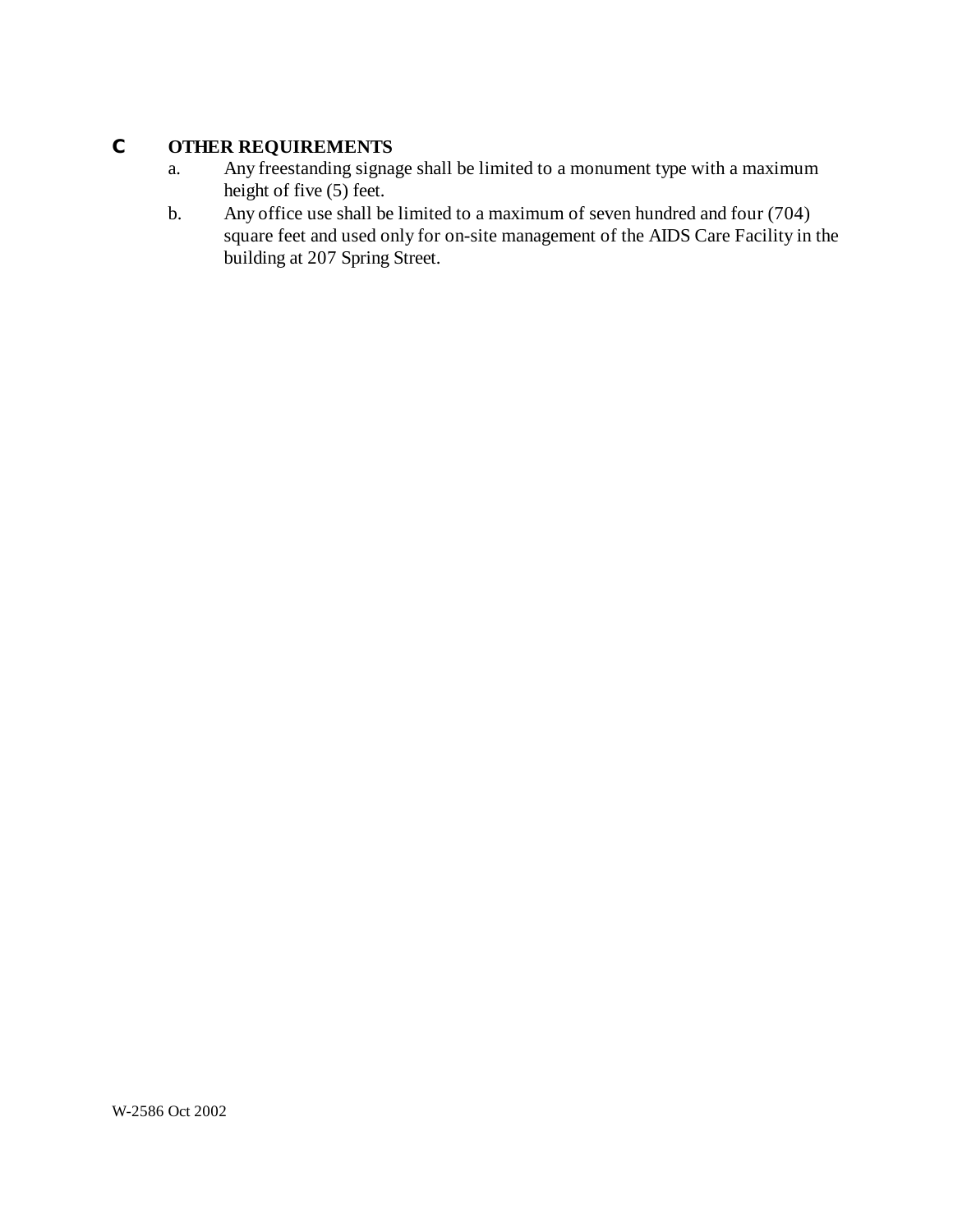### **ZONING STAFF REPORT**

| <b>DOCKET</b> # W-2586 |                  |
|------------------------|------------------|
| <b>STAFF:</b>          | Aldea C. Douglas |

Petitioner(s): The Housing Partnership of Winston-Salem, Inc. Ownership: Same

#### **REQUEST**

From: LO Limited Office District To: PB-S Pedestrian Business District (Residential Building, Single Family; Residential Building, Multifamily; Offices, Miscellaneous; and Professional Office)

Both general and special use district zoning were discussed with the applicant(s) who decided to pursue the zoning as requested.

Acreage: 0.75 acre

### **LOCATION**

Street: Northeast corner of Spring Street and Second Street. Jurisdiction: City of Winston-Salem. Ward: Northwest.

#### **SITE PLAN**

Proposed Use: Residential Building, Single Family; Residential Building, Multifamily; Offices, Miscellaneous; and Professional Office. Square Footage: 205 N. Spring St. - 3,338 sf; 207 N. Spring St. - 2,836 sf; 209 N. Spring St. - 3,006 sf; 217 N. Spring St. - 3,388 sf (12,568 total sf). Building Height: 205, 209, 217 Spring St. - 2 story frame dwellings, 207 Spring St. - one story frame building. Density: 24 units/acre. Parking: Required: 19; proposed: 24; layout: limited to existing conditions. Bufferyard Requirements: No buffer required.

Vehicular Use Landscaping Standards Requirements: UDO standards apply.

#### **PROPERTY SITE/IMMEDIATE AREA**

Existing Structures on Site: 2 two-story frame dwellings with basement (217 Spring St. and 209 Spring St.); 2 two-story frame dwellings (205 Spring St. and unknown address); and one-

W-2586 Oct 2002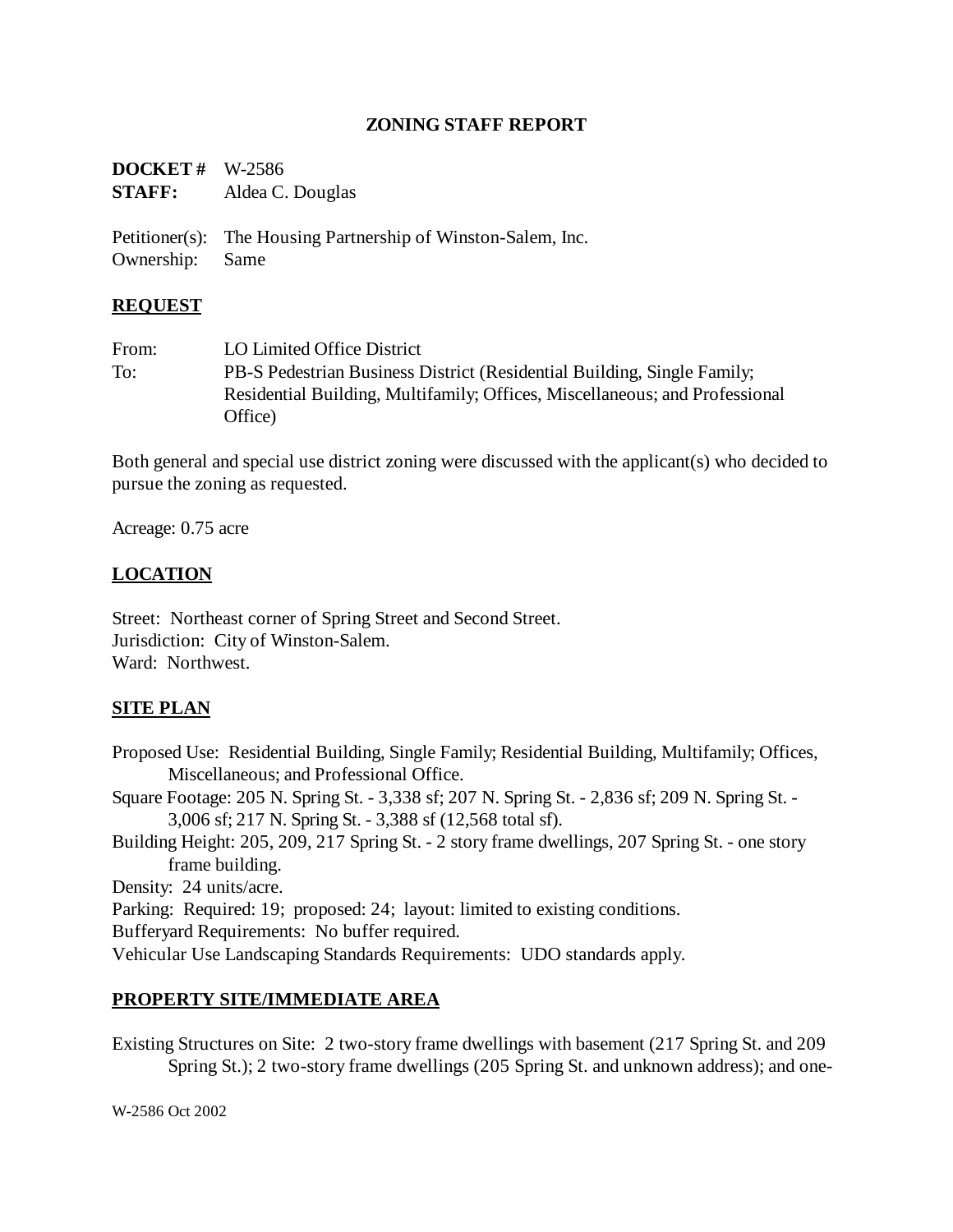story frame building (207 Spring Street).

Adjacent Uses:

| North -     | Multifamily uses, zoned LO; parking deck, zoned CB-S.       |
|-------------|-------------------------------------------------------------|
| Northeast - | Vacant lot zoned LO; multifamily uses, zoned LO.            |
| East -      | Single family home, zoned LO.                               |
| Southeast - | Multifamily units, zoned LO; single family homes, zoned LO. |
| South -     | Multifamily units, zoned LO.                                |
| Southwest - | Multifamily units, zoned LO.                                |
| West -      | Office use zoned HB and multifamily uses zoned LO.          |
| Northwest - | Office uses and vacant lot zoned LO.                        |

### **GENERAL AREA**

Character/Maintenance: Moderate to well maintained homes and apartments. Development Pace: Slow.

## **PHYSICAL FEATURES/ENVIRONMENTAL REVIEW**

Impact on Existing Features: Existing structures to remain on site.

Topography: There is an approximate change in elevation on the subject property of 12' (from an approximate elevation of 901' in the northwest down to an approximate elevation of 889' in the southeast).

Streams: None.

Vegetation/habitat: Very little - this is a redevelopment of a previously developed site. Floodplains: None.

Development of the site will not affect environmental resources beyond the site.

## **TRANSPORTATION**

Direct Access to Site: Second Street; Spring Street; Marshall Street; Broad Street. Street Classification: Second Street - minor thoroughfare; Spring Street - local road; Marshall Street - major thoroughfare; Broad Street - major thoroughfare. Average Daily Traffic Count/Estimated Capacity at Level of Service D (Vehicles per Day): Second Street between Broad and Marshall Streets  $= 4,000$  (1995 Count)/14,600 Marshall Street between Second and Fourth Streets  $= 8,100/15,600$ Broad Street between Second and Fourth Streets = 17,000/30,100 Trip Generation/Existing Zoning: LO 3 units x 9.57 (SFR Trip Rate) =  $28$  Trips per Day Trip Generation/Proposed Zoning: PB-S 18 units x  $6.59 = 118 = 1$  SFR  $\omega$  9 = 127 Trips = 400 sf/1,000 x 11.01 (General Office Trip  $Rate$  = 4 Trips = 131 Trips per Day Planned Road Improvements: None planned.

W-2586 Oct 2002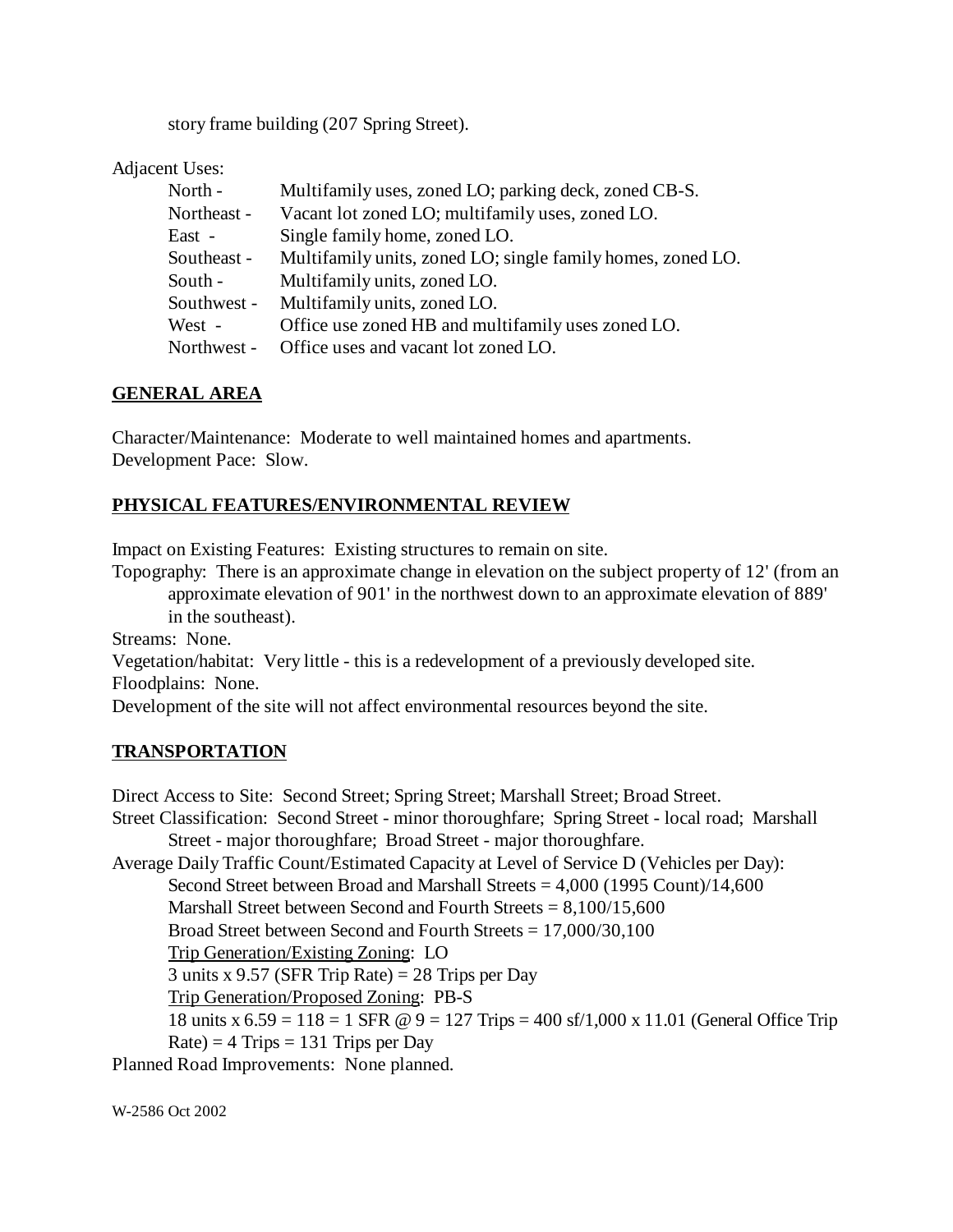Sight Distance: Adequate. Interior Streets: Private access drive (alley) to serve rear of properties.

Sidewalks: Currently exist on both sides of Second Street. Transit: Route 23 along Second Street. Bike: None.

## **HISTORY**

Relevant Zoning Cases:

- 1. W-2297; LO to PB-S (Multiple Uses); approved March 1, 1999; west side of Spruce Street, between High Street and First Street; 0.44 acre; Planning Board and staff recommended approval.
- 2. W-2146; LO to CB-S (Parking, Commercial); approved May 5, 1997; north side of Holly Avenue between Poplar Street and Spring Street; 0.45 acre; Planning Board and staff recommended approval.
- 3. W-2136; PB to CB; approved March 3, 1997; south side of Fourth Street and East of Spring Street; 1.42 acres; Planning Board and staff recommended approval.
- 4. W-1821; B-2 and R-1 to B-2-S (Parking areas); approved June 7, 1993; northeast corner of Broad Street and Brookstown Avenue and the west side of Spring Street, north of Brookstown Avenue; 0.28 acre; Planning Board and staff recommended approval.

## **CONFORMITY TO PLANS**

GMP Area (*Legacy*): Area 2 - Urban Neighborhoods.

- Relevant Comprehensive Plan Recommendation(s): *Legacy* encourages quality infill development and greater residential densities for areas near job opportunities and cultural attractions of the Center City.
- Area Plan/Development Guide: *Holly Avenue Design Study* (adopted in 1992). Draft South Central Winston-Salem Area Plan (not yet adopted).
- Relevant Development Guide Recommendation(s): The *Holly Avenue Design Study* recommends preserving the predominantly residential character of the Neighborhood Core, the subarea where this property is located. Residential uses are proposed for this area to possibly include single family detached, duplex, and low to moderate density multifamily. The Draft South Central Winston-Salem Area Plan recognizes the existing multifamily residential use on this property.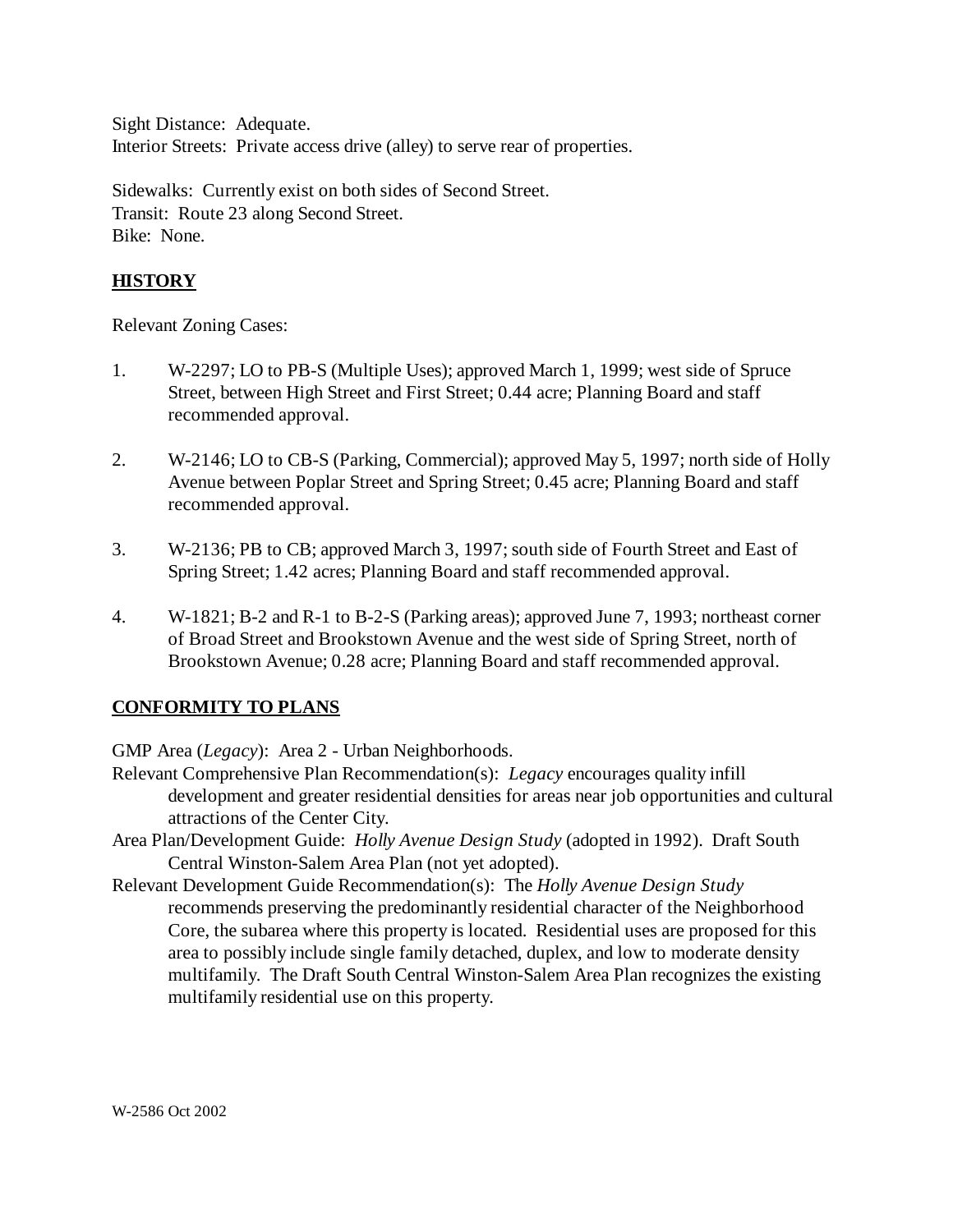#### **HISTORIC RESOURCES REVIEW**:

National Register of Historic Places: Holly Avenue National Register Historic District. Following is information on each property:

**205 and 209 North Spring Street:** Eugene W. Burke House and Austin E. Burke House, respectively. These residential structures are twin buildings and were constructed c. 1908. Each are 2-story Queen Anne style buildings. The Burkes were concrete workers. Both structures are contributing to the character of the District.

**207 North Spring Street:** This structure is a 1-story, U-shaped concrete block building. The building was originally a garage. It is pictured in a c. 1938 aerial photograph of the neighborhood and is illustrated on the 1949 Sanborn Map as "auto stalls." This structure is non-contributing to the character of the District.

**217 North Spring Street:** Andrew T. Hanes House, c. 1904. This 2-story houses features a pressed metal shingle roof. Hanes was a cashier at Southbound Railway. The structure is contributing to the character of the District.

The Holly Avenue Historic District is listed on the National Register for its significance in the areas of community planning and development, and architecture. Situated on steep hills on the west side of downtown, the heart of the neighborhood is sited on land once protected by the Moravian Church as a water source for the town of Salem. Because of its terrain and the protection of the land by the Moravians, the neighborhood developed primarily after the tract was subdivided in 1903. During the late 19th century, residential and commercial areas were already being developed around the district. Throughout much of the early 20th century, many of Winston-Salem's citizens with the means were moving to bourgeoning suburbs, yet the Holly Avenue district, located downtown, was experiencing much of its new construction as well. During this time period, downtown Winston-Salem was the location of several residential sections, but of these, only the Holly Avenue district remains intact. The neighborhood's early residents represented a broad range of incomes and socioeconomic levels, from physicians and company presidents to factory workers, sawmill employees, and store clerks. Their single-family homes and apartment buildings comprise a collection of late 19th and early 20th century styles and types not found in the area's contemporaneous neighborhoods.

Adaptive reuse is these structures is strongly recommended as overall they contribute to the integrity of the District and are located in a highly visible area.

### **ANALYSIS**

The petition seeks to rezone approximately 0.75 acre from Limited Office (LO) to Pedestrian Business Special Use District Zoning (PB-S). The rezoning is being requested because the petitioners would like to subdivide the lots and take advantage of less restrictive dimensional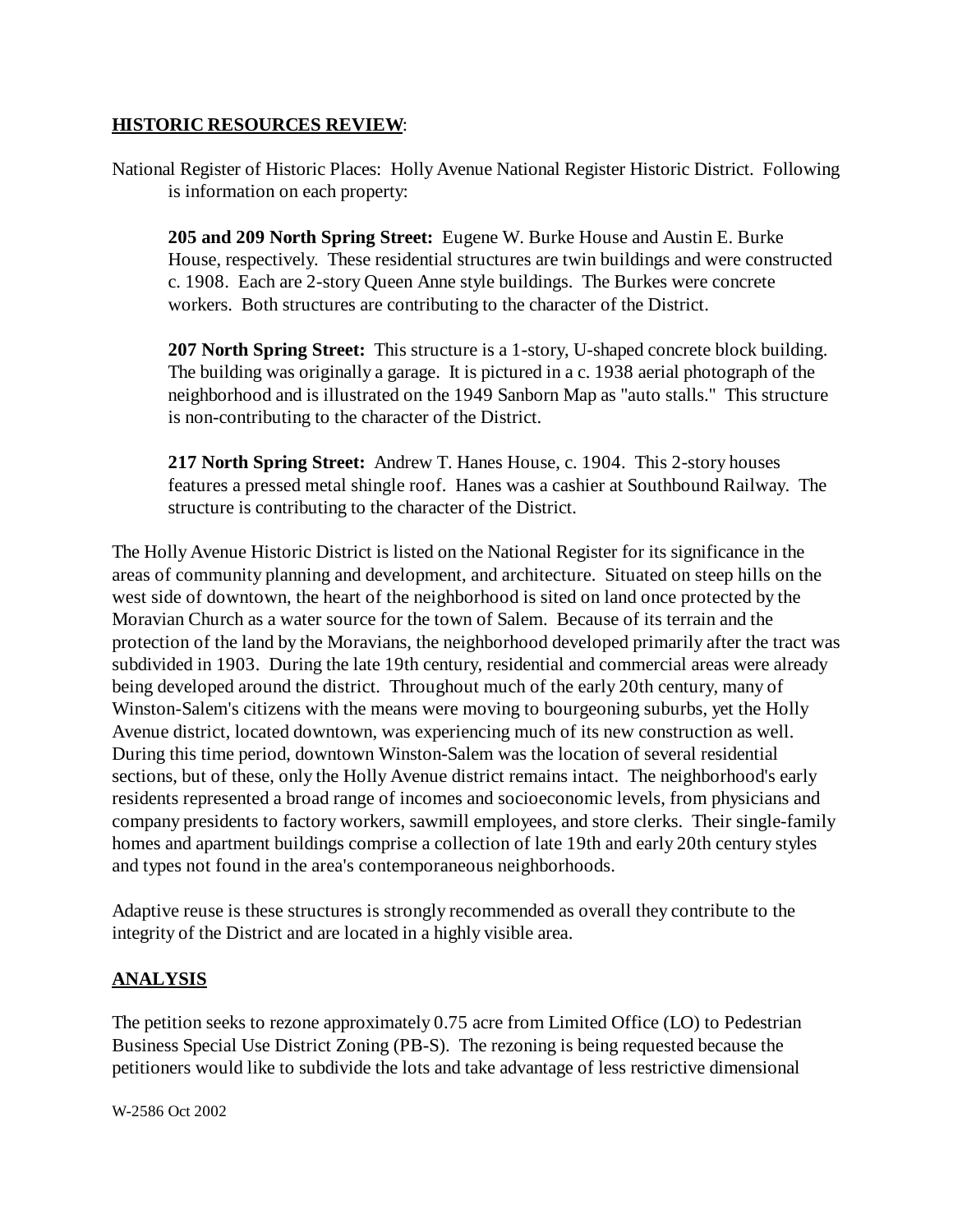requirements in the PB District. The overall intent is to retain the historic character of the existing structures and the residential uses of the properties.

The site is located within the Holly Avenue neighborhood, an urban area located southwest of the Central Business District, between the older residential neighborhoods of Old Salem and West End. The neighborhood contains business and residential uses, including many uses that are

consistent with those proposed in the petition. Some PB zoning exist just southwest of the site while, Limited Office and Highway Business districts occur in the immediate vicinity.

Uses proposed in the petition include multifamily, single family, and office uses. These uses would be accommodated in the four structures that currently occupy the site.

The *Holly Avenue Design Study* recommends preserving the predominantly residential character of the neighborhood core, the subarea where this property is located. Residential uses are proposed for this area to possibly include single family detached, duplex, and low to moderate density multifamily. The Draft South Central Winston-Salem Area Plan recognizes the existing multifamily residential use on this property.

The Holly Avenue Historic District is listed on the National Register for its significance in the areas of community planning and development, and architecture. Adaptive reuse of these structures is strongly recommended as overall they contribute to the integrity of the district and are located in a highly visible area. The proposed PB-S zoning largely achieves the objectives of the Historic District and of the Draft South Central Winston-Salem Area Plan.

## **FINDINGS**

- 1. *Legacy* encourages quality infill development and greater residential densities for areas near job opportunities and cultural attractions of the Center City.
- 2. The properties at 205-217 North Spring Street are located within the Holly Avenue National Register Historic District.
- 3. The *Holly Avenue Design Study* recommends preserving the predominantly residential character of the Neighborhood Core.
- 4. The proposed PB-S zoning largely achieves the objectives of the Historic District and of the *Holly Avenue Design Study*.

# **STAFF RECOMMENDATION**

## Zoning: **APPROVAL**.

Site Plan: Staff certifies that **the site plan meets all code requirements**, and recommends the